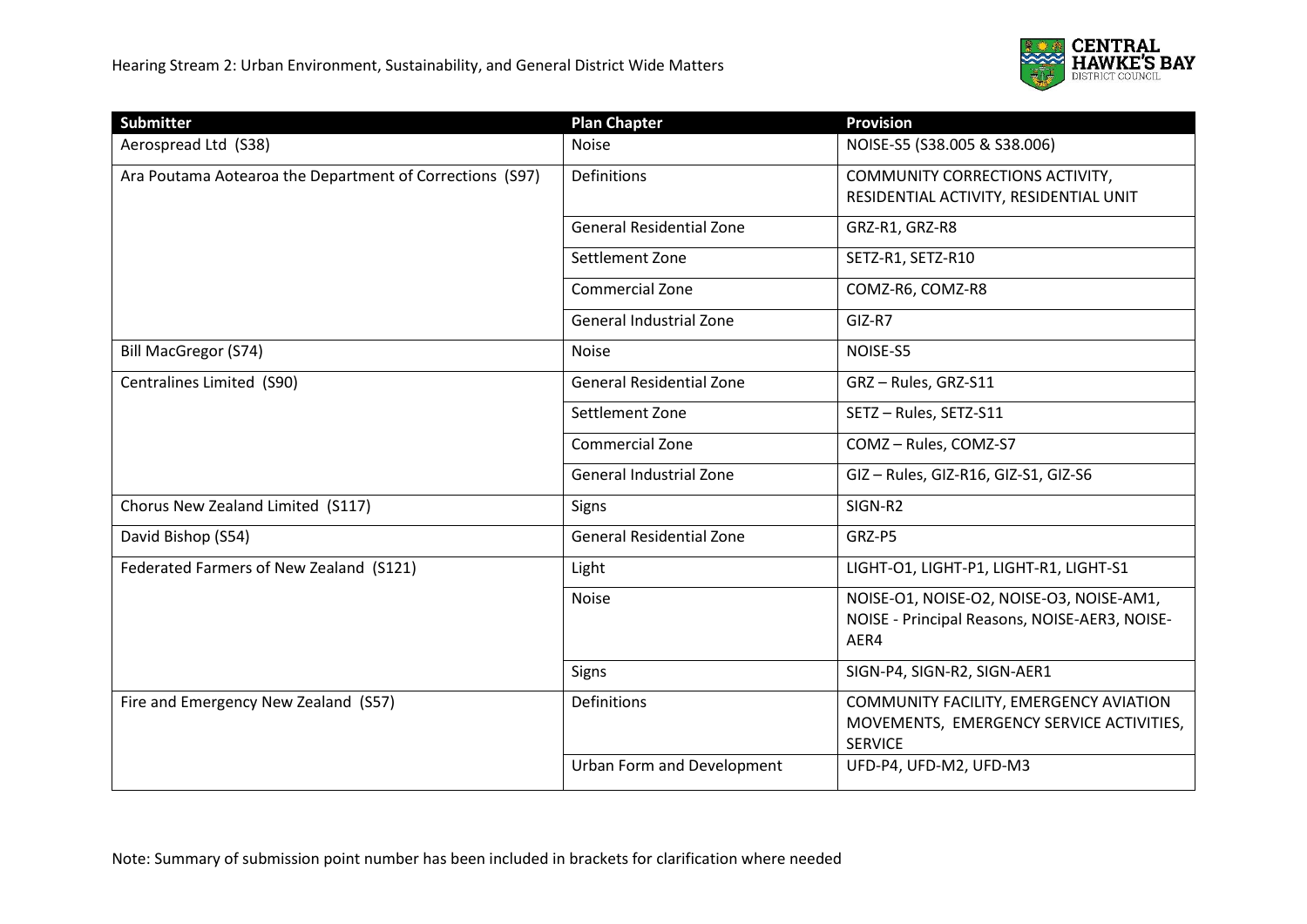

| Submitter | <b>Plan Chapter</b>                  | <b>Provision</b>                                 |
|-----------|--------------------------------------|--------------------------------------------------|
|           | <b>General Residential Zone</b>      | GRZ-PXX (new policy), GRZ-P3, GRZ-R1, GRZ-R3,    |
|           |                                      | GRZ-R4, GRZ-R5, GRZ-R6, GRZ-R7, GRZ-R7, GRZ-     |
|           |                                      | R8, GRZ-R10, GRZ-SXX (new standard), GRZ-S2,     |
|           |                                      | GRZ-S3, GRZ-S5, GRZ-S8, GRZ-S10, GRZ-S12, GRZ-   |
|           |                                      | AMXX (new assessment matter)                     |
|           | Settlement Zone                      | SETZ-O3, SETZ-P5, SETZ-P6, SETZ-P7, SETZ-R1,     |
|           |                                      | SETZ-R3, SETZ-R4, SETZ-R5, SETZ-R6, SETZ-R7,     |
|           |                                      | SETZ-R8, SETZ-R9, SETZ-R9, SETZ-R10, SETZ-R11,   |
|           |                                      | SETZ-R12, SETZ-R13, SETZ-SXX (new standard),     |
|           |                                      | SETZ-S3, SETZ-S4, SETZ-S6, SETZ-S9, SETZ-S10,    |
|           |                                      | SETZ-S12, SETZ-AMXX (new assessment matter)      |
|           | Commercial Zone                      | COMZ-O2, COMZ-P6, COMZ-R1, COMZ-R2,              |
|           |                                      | COMZ-R3, COMZ-R4, COMZ-R5, COMZ-R5,              |
|           |                                      | COMZ-R6, COMZ-R8, COMZ-SXX (new standard),       |
|           |                                      | COMZ-S1, COMZ-S5, COMZ-S6, COMZ-S8, COMZ-        |
|           |                                      | AMXX (new assessment matter)                     |
|           | General Industrial Zone              | GIZ-O2, GIZ-P1, GIZ-R1, GIZ-R2, GIZ-R3, GIZ-R4,  |
|           |                                      | GIZ-R5, GIZ-R6, GIZ-R6, GIZ-R7, GIZ-R7, GIZ-R8,  |
|           |                                      | GIZ-R10, GIZ-SXX (new standard), GIZ-S1, GIZ-S3, |
|           |                                      | GIZ-S4, GIZ-AMXX (new assessment matter)         |
|           | Schedule of Identified Community     | SCHED8                                           |
|           | <b>Facilities</b>                    |                                                  |
|           | Sustainable Subdivision and Building | SSB-I1, SSB-O1, SSB-P1, SSB-P4, SSB-M1           |
|           | <b>Noise</b>                         | NOISE-O4, NOISE-P6, NOISE-S5 (S57.085)           |
|           | Signs                                | SIGN-P4                                          |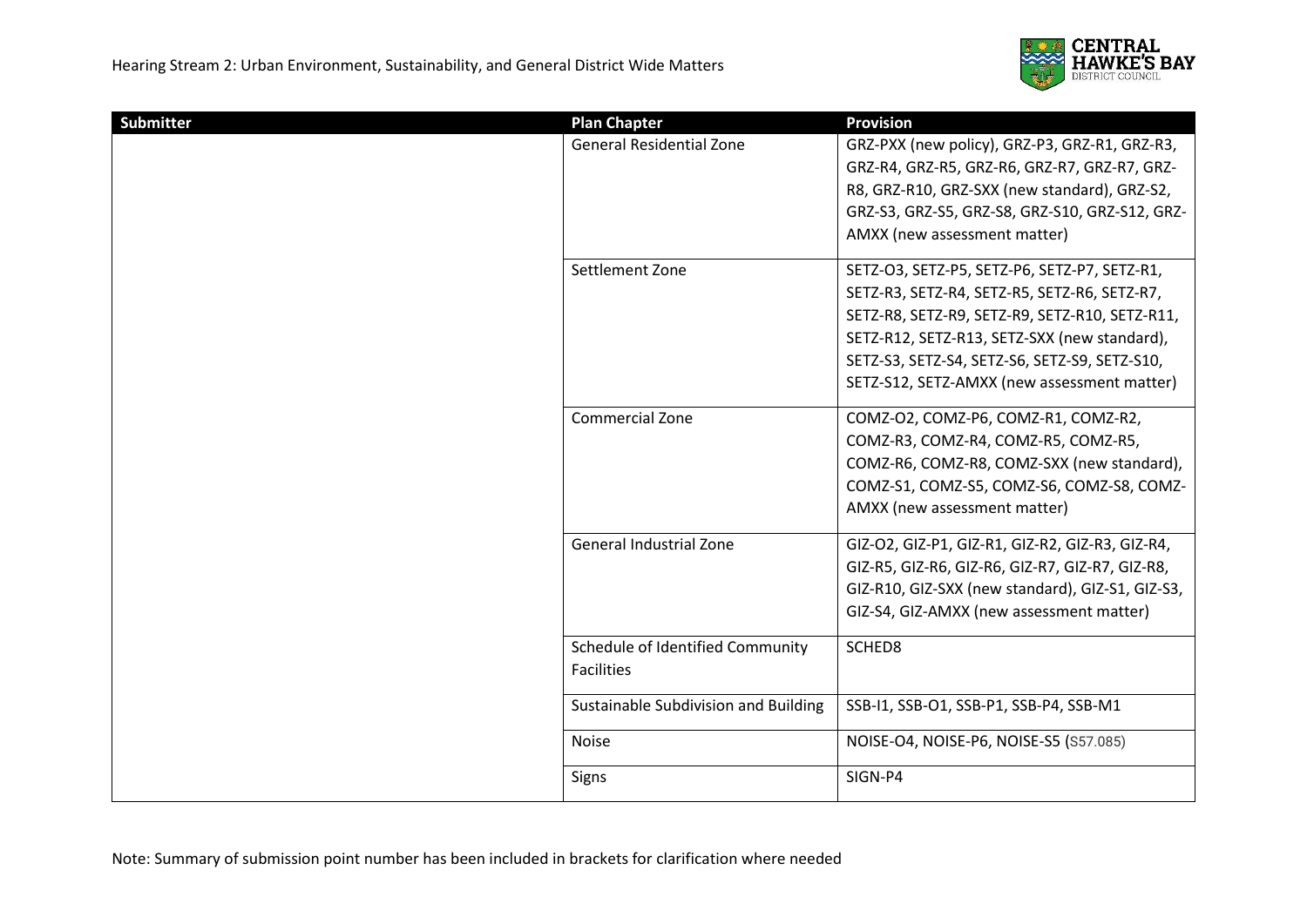

| Submitter                                              | <b>Plan Chapter</b>                  | <b>Provision</b>                                              |
|--------------------------------------------------------|--------------------------------------|---------------------------------------------------------------|
|                                                        | Definitions                          | Definitions (S57.010), TEMPORARY EVENT                        |
|                                                        | <b>Temporary Activities</b>          | TEMP-O2, TEMP-P1, TEMP-RXX (new rule)                         |
| Hawke's Bay Regional Council (S11)                     | Urban Form and Development           | UFD - Urban Form and Development                              |
|                                                        | Sustainable Subdivision and Building | SSB - Sustainable Subdivision and Building                    |
| Heretaunga Tamatea Settlement Trust (S120)             | Urban Form and Development           | UFD-OXX (new objective)                                       |
| Heritage New Zealand Pouhere Taonga (S55)              | Commercial Zone                      | COMZ-Introduction, COMZ-P2, COMZ-P3,<br>COMZ-AER10            |
| Horticulture New Zealand (S81)                         | Urban Form and Development           | UFD-O2, UFD-P2, UFD-P4, UFD-AER3                              |
|                                                        | Sustainable Subdivision and Building | SSB-P1                                                        |
|                                                        | Light                                | LIGHT-S1                                                      |
|                                                        | <b>Noise</b>                         | NOISE-01, NOISE-02, NOISE-03, NOISE-04,<br>NOISE-P3, NOISE-S1 |
| Kāinga Ora - Homes and Communities (Kainga Ora) (S129) | General [General]                    | [General] (129.239)                                           |
|                                                        | Definitions                          | Definitions (S129.008)                                        |
|                                                        | Urban Form and Development           | UFD - Urban Form and Development                              |
|                                                        | <b>General Residential Zone</b>      | GRZ - Introduction, GRZ-I1, GRZ-I2, GRZ-O1, GRZ-              |
|                                                        |                                      | O2, GRZ-O3, GRZ-P1, GRZ-P2, GRZ-P3, GRZ-P4,                   |
|                                                        |                                      | GRZ-P5, GRZ-P6, GRZ-P7, GRZ-P8, GRZ-P9, GRZ-                  |
|                                                        |                                      | RXX (new rule), GRZ-R1, GRZ-R2, GRZ-R3, GRZ-                  |
|                                                        |                                      | R4, GRZ-R5, GRZ-R6, GRZ-R7, GRZ-R8, GRZ-R10,                  |
|                                                        |                                      | GRZ-R11, GRZ-SXX (new standard), GRZ-S1, GRZ-                 |
|                                                        |                                      | S2, GRZ-S3, GRZ-S4, GRZ-S5, GRZ-S6, GRZ-S7,                   |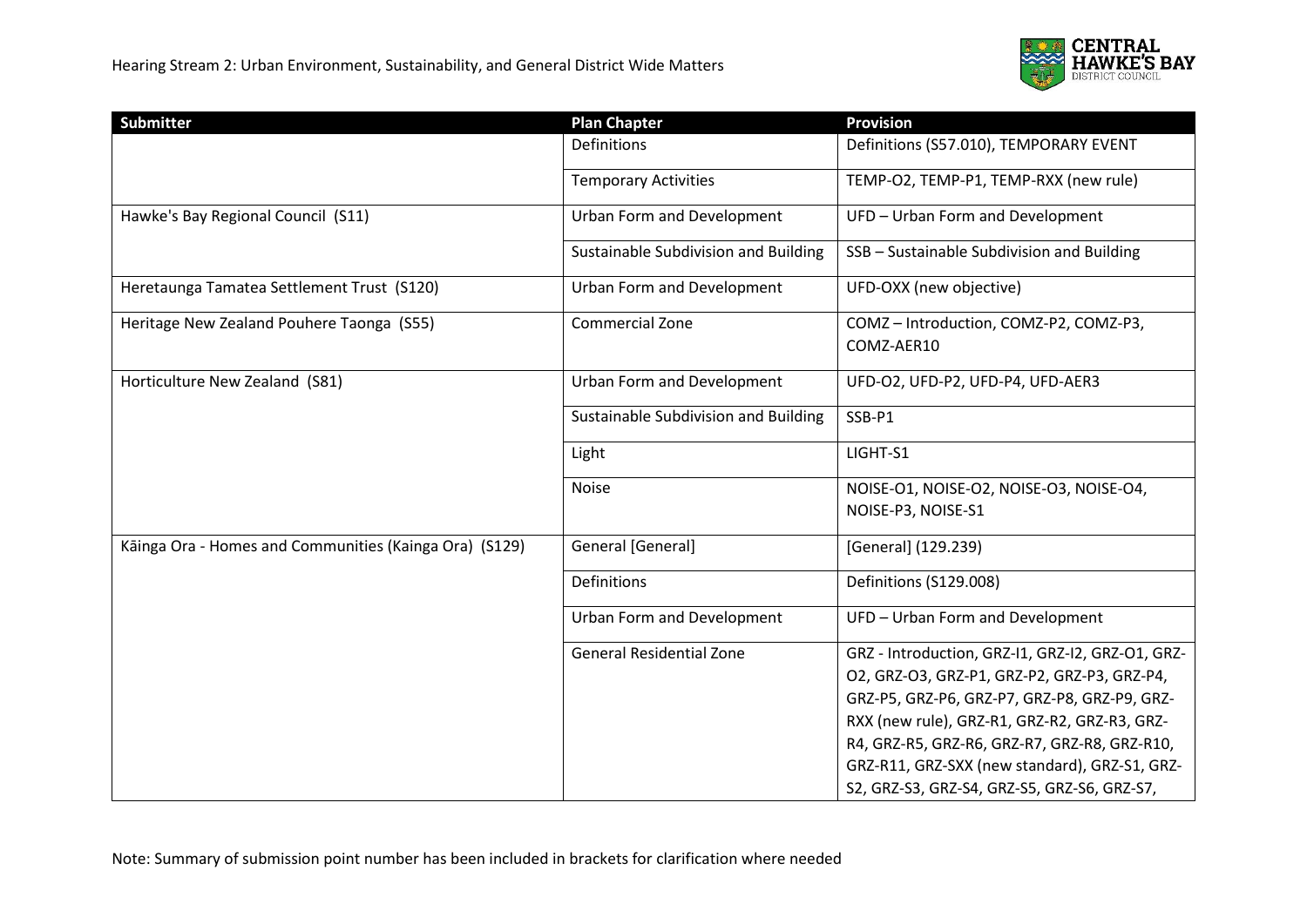

| Submitter                   | <b>Plan Chapter</b>             | <b>Provision</b>                             |
|-----------------------------|---------------------------------|----------------------------------------------|
|                             |                                 | GRZ-S8, GRZ-S9, GRZ-S11, GRZ-S12, GRZ-S13,   |
|                             |                                 | GRZ-S14, GRZ-AM1, GRZ-AM2, GRZ-AM5, GRZ-     |
|                             |                                 | AM6, GRZ - Principal Reasons, GRZ-AER1, GRZ- |
|                             |                                 | AER2, GRZ-AER3, GRZ-AER4, GRZ-AER5           |
|                             | Commercial Zone                 | COMZ - Commercial Zone, COMZ - Introduction, |
|                             |                                 | COMZ-01, COMZ-02, COMZ-03, COMZ-P1,          |
|                             |                                 | COMZ-P2, COMZ-P3, COMZ-P4, COMZ-P5,          |
|                             |                                 | COMZ-P6, COMZ-P7, COMZ-P8, COMZ-R1,          |
|                             |                                 | COMZ-R2, COMZ-R6, COMZ-R8, COMZ-R9,          |
|                             |                                 | COMZ-R10, COMZ-R11, COMZ-R12, COMZ-R13,      |
|                             |                                 | COMZ-R14, COMZ-SXX (new standard), COMZ-     |
|                             |                                 | S1, COMZ-S2, COMZ-S3, COMZ-S4, COMZ-S5,      |
|                             |                                 | COMZ-S6, COMZ-S7, COMZ-S8, COMZ-S9, COMZ-    |
|                             |                                 | S10, COMZ-AMXX (new assessment matter),      |
|                             |                                 | COMZ-AM1, COMZ-AM2, COMZ-AM3                 |
|                             | <b>Noise</b>                    | NOISE-01, NOISE-02, NOISE-03, NOISE-04,      |
|                             |                                 | NOISE-P1, NOISE-P2, NOISE-P3, NOISE-P4,      |
|                             |                                 | NOISE-P5, NOISE-P6, NOISE-P7, NOISE-P8,      |
|                             |                                 | NOISE-S3, NOISE-S5 (S129.141)                |
| Ministry of Education (S73) | <b>General Residential Zone</b> | GRZ-O2, GRZ-P3, GRZ-R5, GRZ-AM9              |
|                             | Settlement Zone                 | SETZ-O3, SETZ-P6, SETZ-R8, SETZ-AM8          |
|                             | <b>Commercial Zone</b>          | COMZ-O2, COMZ-P6                             |
|                             | <b>General Industrial Zone</b>  | GIZ-O2, GIZ-R10, GIZ-AM4                     |
|                             | <b>Noise</b>                    | NOISE-S5 (S73.012)                           |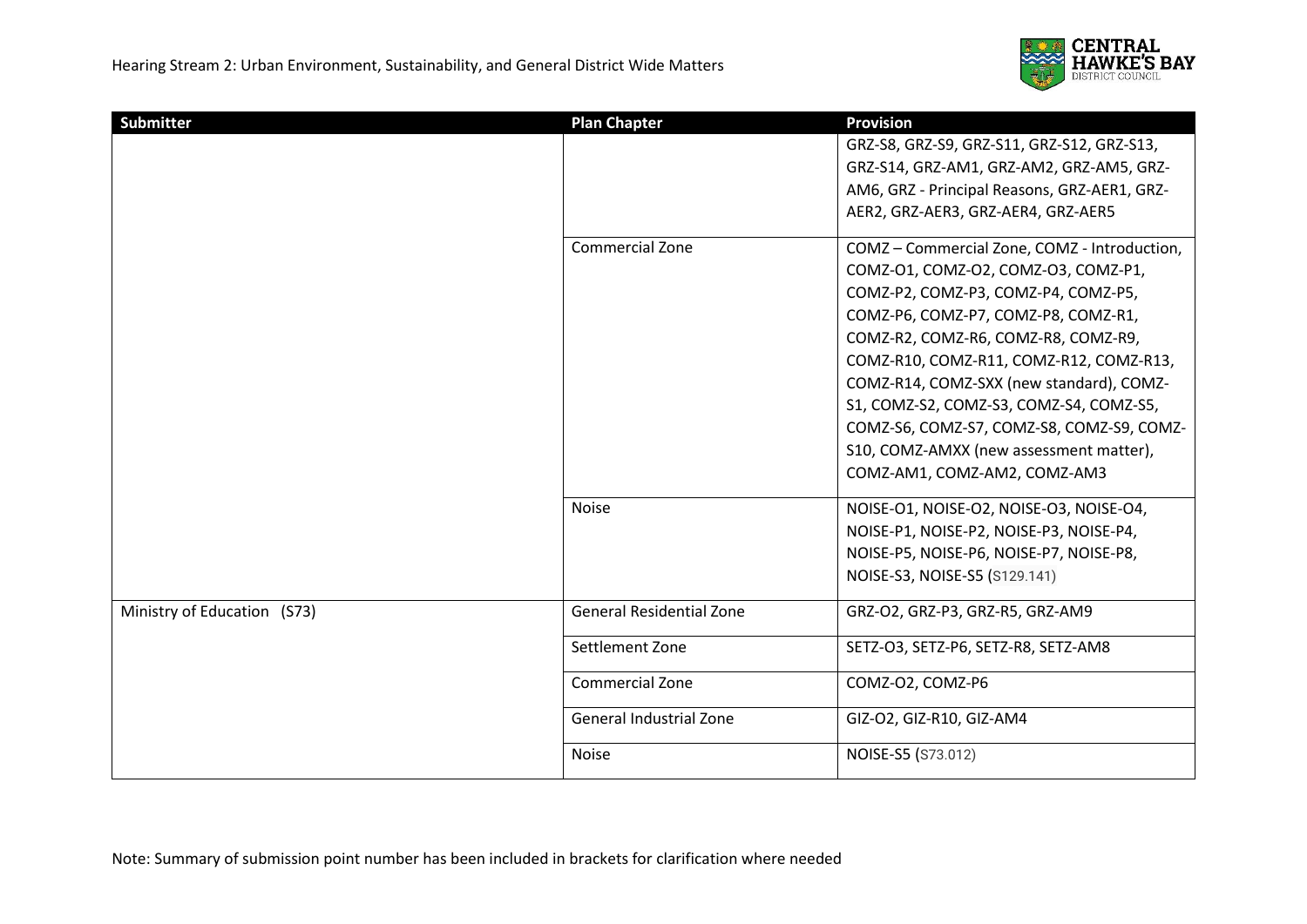

| <b>Submitter</b>                                                     | <b>Plan Chapter</b>                  | <b>Provision</b>                                                                                 |
|----------------------------------------------------------------------|--------------------------------------|--------------------------------------------------------------------------------------------------|
| New Zealand Defence Force (S29)                                      | <b>Noise</b>                         | NOISE-O4, NOISE-P6, NOISE-R1, NOISE-S5                                                           |
|                                                                      |                                      | (S29.101, S29.009, S29.008, S29.007)                                                             |
|                                                                      | General [General]                    | [General] (S29.019)                                                                              |
|                                                                      | <b>Definitions</b>                   | TEMPORARY EVENT, TEMPORARY MILITARY<br><b>TRAINING ACTIVITY</b>                                  |
|                                                                      | Natural Hazards                      | NH-APP1                                                                                          |
|                                                                      | Activities on the Surface of Water   | ASW-R1                                                                                           |
|                                                                      | <b>Temporary Activities</b>          | TEMP-01, TEMP-P1, TEMP-P4, TEMP-R3, TEMP-<br>R <sub>3</sub>                                      |
| New Zealand Motor Caravan Association (S101)                         | <b>General Residential Zone</b>      | GRZ-RXX (new rule)                                                                               |
|                                                                      | <b>Commercial Zone</b>               | COMZ-RXX (new rule)                                                                              |
|                                                                      | General Industrial Zone              | GIZ-RXX (new rule)                                                                               |
| New Zealand Pork Industry Board (S42)                                | Urban Form and Development           | UFD-O2, UFD-P2, UFD-P3, UFD-M3                                                                   |
|                                                                      | Light                                | LIGHT - Introduction, LIGHT-O1, LIGHT-P1,<br>LIGHT-S1                                            |
|                                                                      | <b>Noise</b>                         | NOISE-O3                                                                                         |
| Ngā hapū me ngā marae o Tamatea (S125)                               | Sustainable Subdivision and Building | SSB-O1, SSB-P1, SSB-P2, SSB-P3, SSB-P4, SSB-P5,<br>SSB-P6                                        |
| Royal Forest and Bird Protection Society NZ (Forest & Bird)<br>(S75) | Sustainable Subdivision and Building | SSB-O1, SSB-P1, SSB-P2, SSB-P3, SSB-P4, SSB-P5,<br>SSB-P6, SSB-M1, SSB-M2, SSB-M3, SSB-M4, SSB - |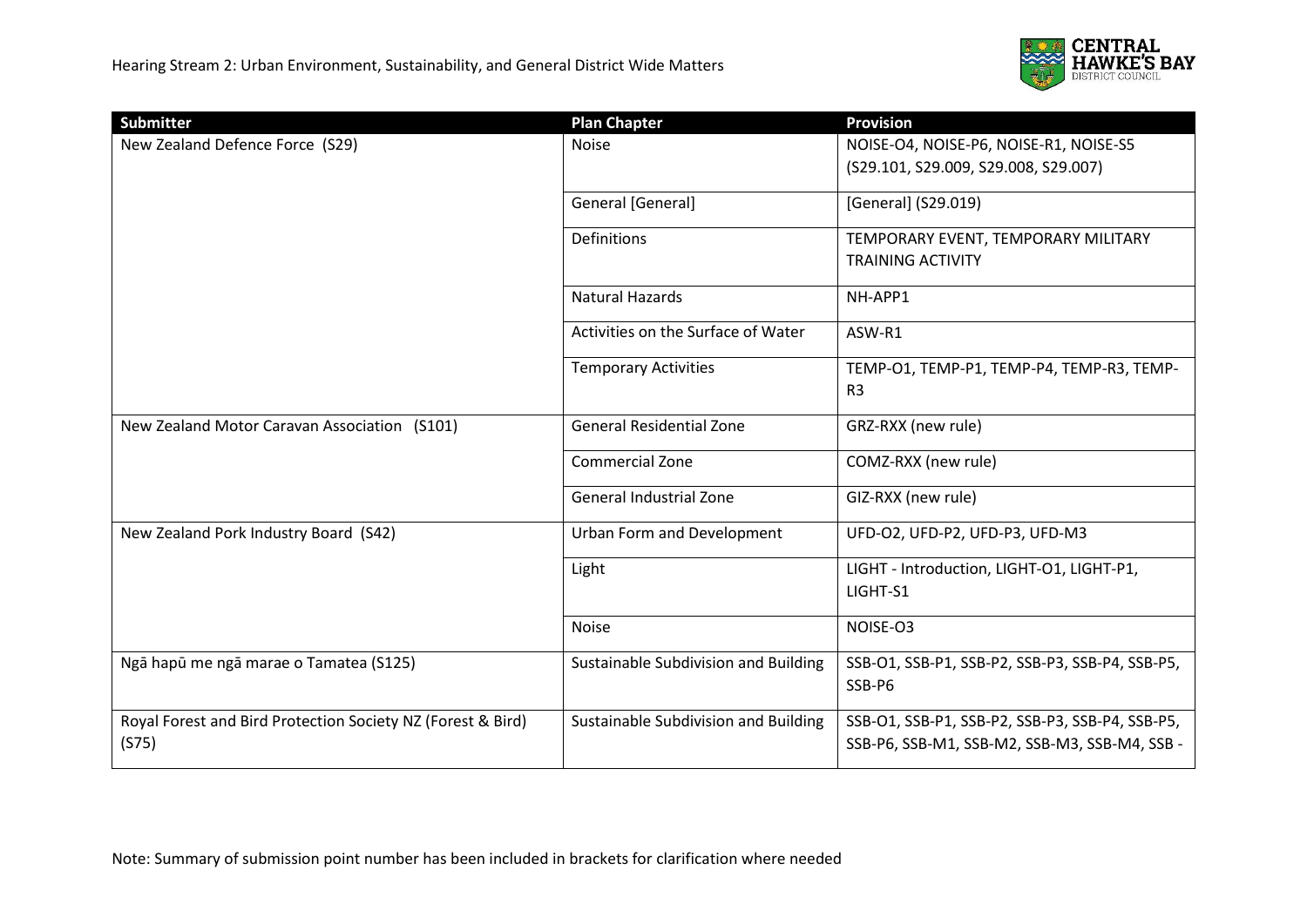

| <b>Submitter</b>                              | <b>Plan Chapter</b>                  | <b>Provision</b>                            |
|-----------------------------------------------|--------------------------------------|---------------------------------------------|
|                                               |                                      | Principal Reasons, SSB-AER1, SSB-AER2, SSB- |
|                                               |                                      | AER3, SSB-AER4, SSB-AER5                    |
|                                               |                                      |                                             |
| Silver Fern Farms Limited (S116)              | Urban Form and Development           | UFD-01, UFD-02, UFD-P2                      |
| Spark New Zealand Trading Limited (S118)      | Signs                                | SIGN-R2                                     |
| Surveying the Bay Ltd (S94)                   | <b>General Residential Zone</b>      | GRZ - General Residential Zone              |
| Te Mata Mushrooms Land Company Limited (S102) | Definitions                          | <b>INDUSTRIAL ACTIVITY</b>                  |
| The Surveying Company (HB) Ltd (S50)          | <b>General Residential Zone</b>      | <b>GRZ</b> - Standards                      |
|                                               | <b>Commercial Zone</b>               | COMZ-S2                                     |
|                                               | Sustainable Subdivision and Building | SSB - Sustainable Subdivision and Building  |
| Vodafone New Zealand Limited (S119)           | Signs                                | SIGN-R2                                     |
| Waka Kotahi NZ Transport Agency (S78)         | Urban Form and Development           | UFD - Introduction                          |
|                                               | <b>Noise</b>                         | NOISE-O3, NOISE-O4, NOISE-P2, NOISE-S3      |
|                                               | Signs                                | SIGN-S5, SIGN-S7                            |
| Woolworths New Zealand Limited (S66)          | Definitions                          | <b>COMMERCIAL ACTIVITY</b>                  |